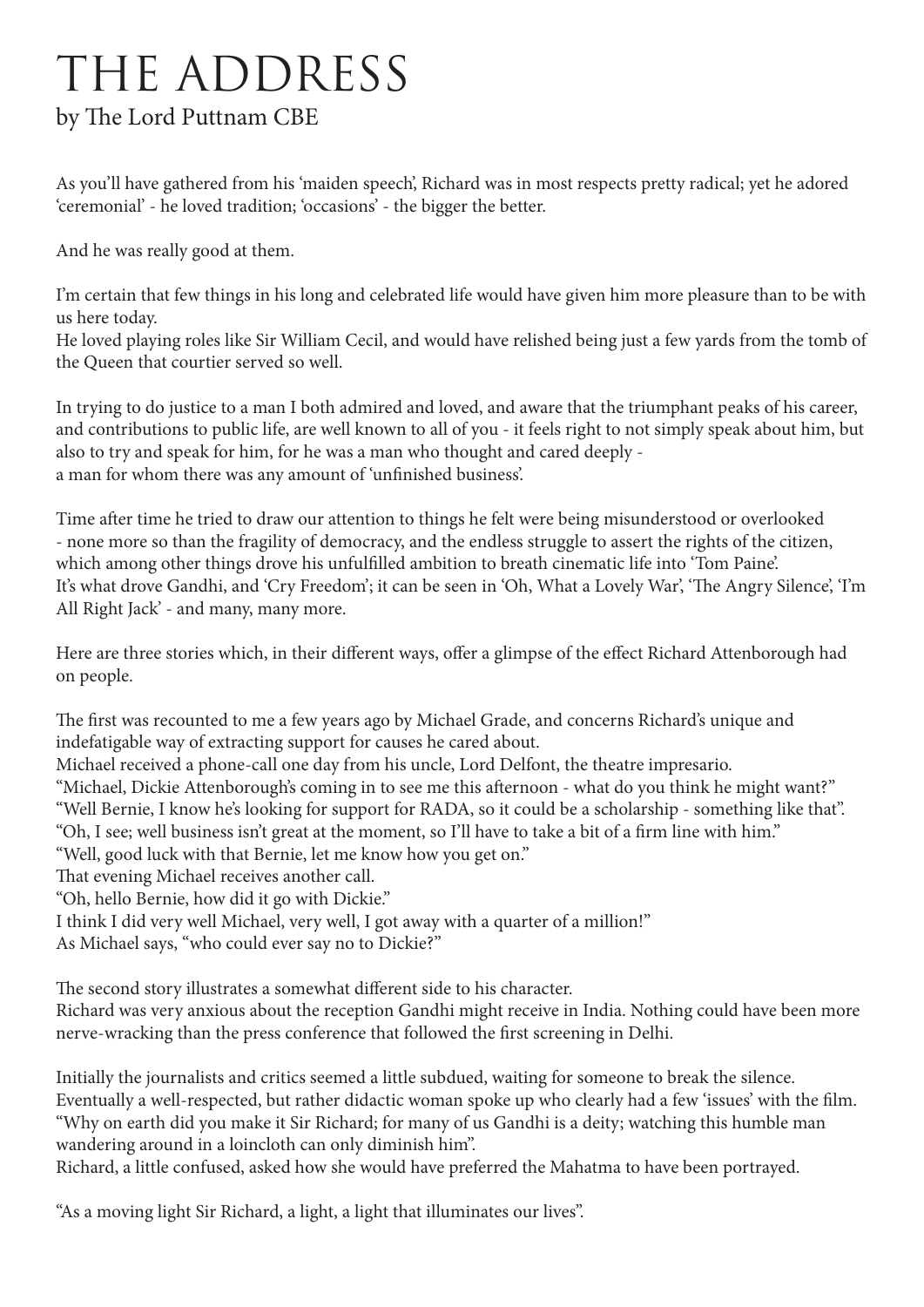Richard thought for a moment and replied, "I think there must be some confusion Madam, I wasn't making a film about bloody 'Tinkerbell'."

The tension broke, the audience collapsed with laughter, and all was well from there on in.

As someone who worked hard to ensure the creation and positioning of the statue to Nelson Mandela, Richard's heart would have leapt for joy last week when the statue to Gandhi was similarly unveiled, across the road in Parliament Square.

The last story concerns an occasion at which I was actually present.

In June 1990, at the invitation of Margaret Thatcher, Richard led a small delegation to Downing Street for a morning seminar on the untapped economic opportunity represented by the British Film Industry. It was the first time we'd had a chance to set out the stall of what we now habitually refer to as the 'Creative Industries'.

A number of us, rather nervously, gave presentations under the watchful gaze of Treasury officials, who rightly guessed that this could be the prelude to an attack on their wallets!

Their concern turned to alarm when, in response to Mrs Thatcher's question: "Why, Sir Richard, has it taken so long for us to get together"; he replied - "because you'd never asked me darling"!

As well as being a wise man Richard was also a wonderful friend. He only wanted what was best for you - and would always go the extra mile if he could ensure a successful outcome.

His passion was of course 'cinema', and were he with us today he'd make clear the high expectations he always had for the medium; of how film has the power to locate our 'inner world', to release our best, and remind us of our very worst impulses - allowing us to experience them through the lives of others - bigger, braver and more illuminating on the screen.

In a sense Richard asked quite a lot of the audience - but he gave back even more.

In Gandhi he encouraged us to remember how noble we can be; in 'Cry Freedom', how courageous; in 'Shadowlands', how compassionate; and in 'Oh, What A Lovely War', how foolish. In 'Chaplin' he illustrated the way in which Cinema discovered it could reflect back our own 'sense of identity'.

As to that 'unfinished business'; he'd certainly have wanted to remind us what a tragedy it would be should we fail to build on cinema's potential to bring a greater sense of 'humanity' to the world, rather than capitulating to the belief that it's 'only about the money'.

So, gifted, loyal, tenacious - but also deeply sensitive. The bedrock of Richard's life, more even than his talent, was his marriage. Sheila was the centrifugal force around which the whirl of his life rotated. Her well-being, and the happiness of the family were his constant priority. I find that best evidenced in what I believe to be his finest directorial work - 'Shadowlands'.

Anthony Hopkins, as CS Lewis, is utterly distraught as his wife, played by Debra Winger, is losing her final battle with cancer.